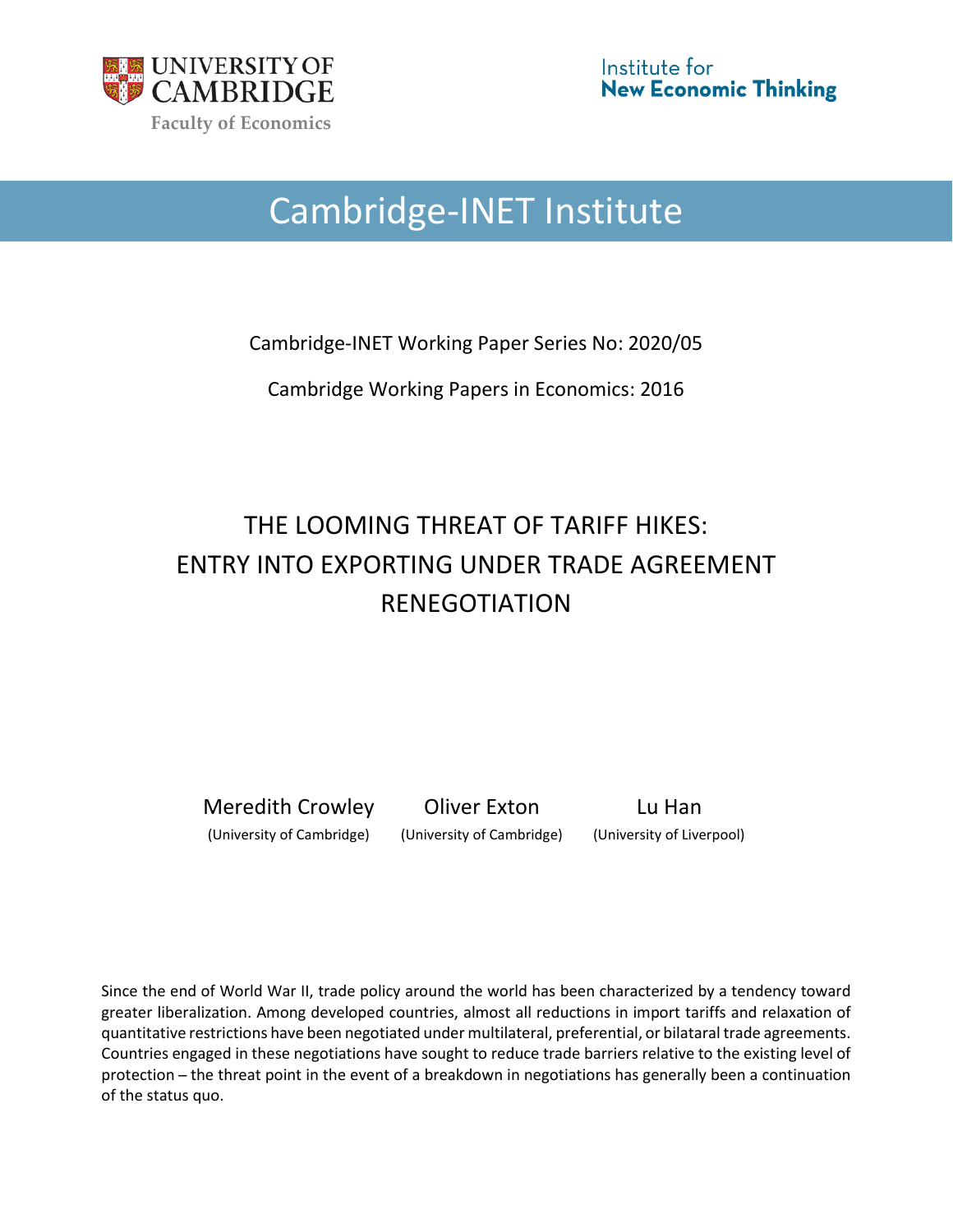### The looming threat of tariff hikes: entry into exporting under trade agreement renegotiation

By MEREDITH A. CROWLEY, OLIVER EXTON AND LU HAN<sup>\*</sup>

Since the end of World War II, trade policy around the world has been characterized by a tendency toward greater liberalization. Among developed countries, almost all reductions in import tariffs and relaxation of quantitative restrictions have been negotiated under multilateral, preferential, or bilataral trade agreements. Countries engaged in these negotiations have sought to reduce trade barriers relative to the existing level of protection – the threat point in the event of a breakdown in negotiations has generally been a continuation of the status quo.

The last several years have seen a reversal of that trend. Beginning in 2016 with the British referendum to exit the the European Union, a number of countries around the world have engaged in renegotiating their exisiting trade relationships. Concrete examples include the UK-EU negotiations over a post-Brexit trade relationship, the US-Mexico-Canada renegotiation of a free trade agreement (FTA) in North America, the renegotiation of the Korea-US FTA, and in the midst of a multi-year trade war between the US and China, efforts throughout 2019 to negotiate a hiatus in the scheduled escalation of the trade

<sup>∗</sup> Crowley: University of Cambridge, Faculty of Economics, Sidgwick Avenue, Cambridge, UK CB3 9DD (meredith.crowley@econ.cam.ac.uk); Exton: University of Cambridge, (oe219@cam.ac.uk); Han: University of Liverpool, (lu.han2@liverpool.ac.uk). Disclaimer: This work contains statistical data from HMRC which is Crown Copyright. The research datasets used may not exactly reproduce HMRC aggregates. The use of HMRC statistical data in this work does not imply the endorsement of HMRC in relation to the interpretation or analysis of the information. Acknowledgements: We thank the staff of the HMRC datalab, especially Yee-Wan Yau, for supporting us in our analysis of UK administrative data. We thank the Economic and Social Research Council of the United Kingdom for financial support under Brexit Priority Grant R001553/1 and UK in a Changing Europe Senior Fellowship ES/T000732/1.

war. What makes these negotiations different from previous endeavours is that tariff increases rather than the status quo have loomed as the fallback position if trade talks fail.

In this paper, we examine how the looming threat of tariff hikes under a trade agreement renegotiation impacts firm entry into a trading partner's market. We use the June 2016 Brexit vote as a natural experiment to study how the threat of tariff hikes impacts British firms. Following the referendum vote, the UK announced its intention to renegotiate its trade deal with the European Union.<sup>1</sup> Because both the UK and EU are members of the WTO, the extent of tariff increases that British firms would face if negotiations were to break down is defined by the EU's trade policy schedule at the WTO. The EU's import tariff rates under the WTO exhibit considerable variation across products. For a number of products, the EU imposes no import duties; thus UK firms would face no import tariffs in the EU even if the UK left the EU with no trade deal. However, a substantial share of the UK's trade with the EU would face non-zero import tariffs if Britain were to depart the EU without a trade deal. We examine how the sensitivity of British exporters to threatened tariff rates evolves over time using monthly data on entry into the EU market by British firms at the product level between February 2012 and December 2016. We find that the sensitivity of British firm entry at the product level

 $1$ At the time of writing, in November 2019, the EU and UK are working on two distinct trade agreements. One is an interim, transitional agreement to govern UK-EU trade for a fixed duration after Britain's withdrawal from the EU. The second is a permanent agreement to govern trade after the end of a transition period. An important risk for British firms since June 2016 has been the possibility that the UK would leave the EU without an interim withdrawal trade agreement.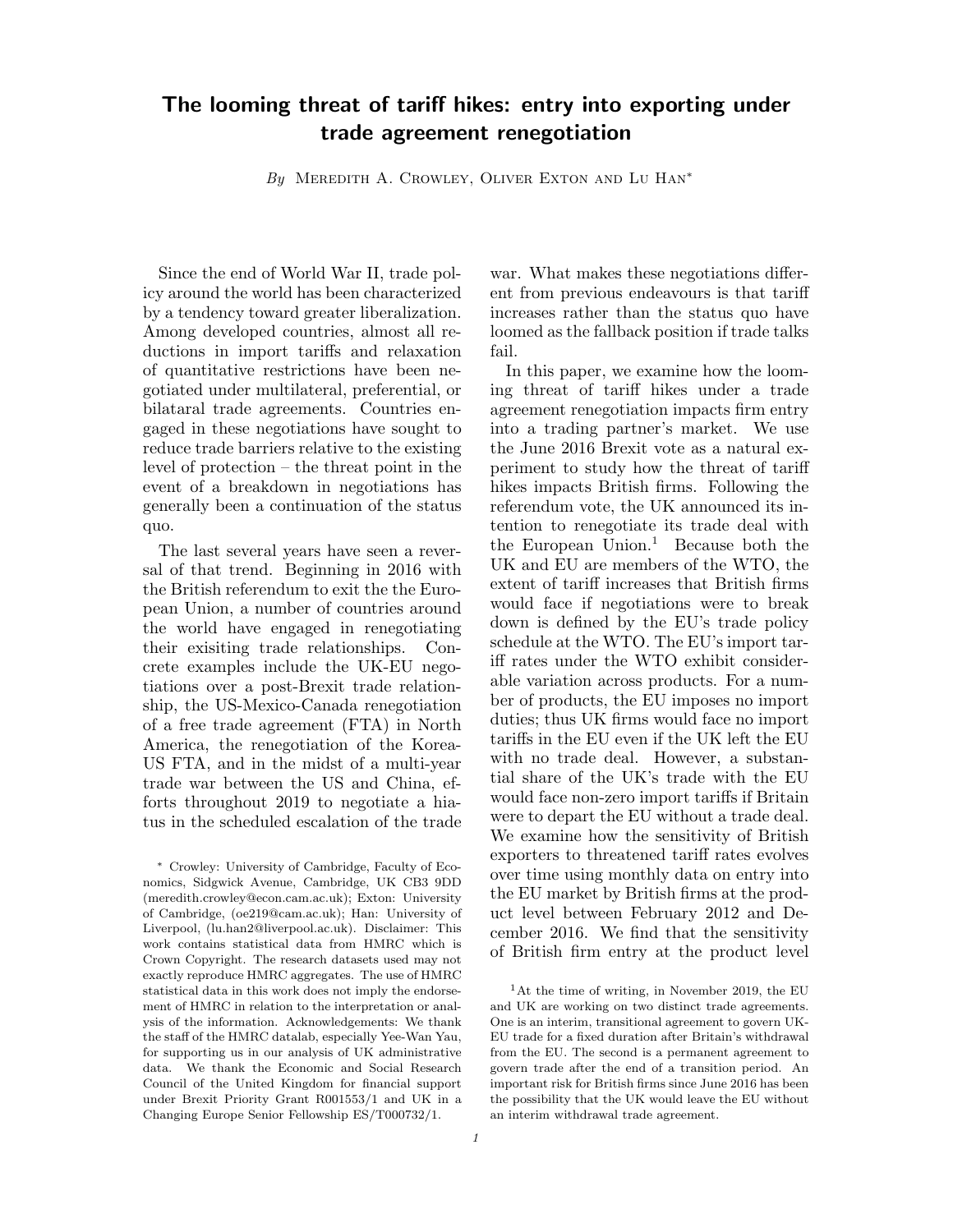to 'no-deal' tariff rates increased steadily in the six months after the British vote to leave the EU. The looming threat of tariff hikes deterred entry modestly in the first month after the referendum, but the deterrent effect grew over time; presumably this increased sensitivity reflected firms' beliefs about the likelihood that UK-EU trade talks would break down without a deal to ensure the continuity of duty-free market access.

The importance of multilateral and preferential trade agreements in facilitating greater trade is documented in a large literature.<sup>2</sup> More recently, the theoretical and empirical literature has emphasized that trade agreements increase trade between signatories not only by lowering tariffs but also by reducing uncertainty over future  $tariff$  schedules (Limão and Maggi (2015), Handley and Limão (2015), Pierce and Schott  $(2016)$ , Handley and Limão  $(2017)$ , and Crowley, Meng and Song (2018)). Crowley, Exton and Han (2018) provide the first empirical evidence documenting the firm response to increased uncertainty from renegotiation of an agreement between freely trading partners while Handley and Limão (2018) examine how fluctuations in the likelihood of Brexit impacted UK-EU trade prior to the referendum in June 2016. In this paper, we explore the monthly evolution of the responsiveness of firm-product entry to the threat of tariff increases arising from the June 2016 Brexit vote.

#### I. Data

The empirical analysis is conducted on a confidential microdataset of the universe of EU transactions from Her Majesty's Revenue and Customs (HMRC) Overseas Trade Statistics (2017) which incorporates tariff data at the HS08 digit level from the WTO's Tariff Analysis Online (2018).

#### A. UK customs data

Our analysis uses the HMRC Overseas Trade Statistics EU Dispatches dataset. The EU dispatches data includes monthly records of export value and quantity for UK firms by CN08 product and destination for those firms whose exports to the EU exceed  $\pounds 250,000$  in a given year.<sup>3</sup> We ensure a consistent concordance across the CN08 products over time following Van Beveren, Bernard and Vandenbussche (2012).

The focus of our analysis is entry of British firms into the EU over the two and a half years before and six months after the Brexit referendum. For each month and CN08 product category between February 2012 and December 2016, we calculate the number of UK firms entering the EU. An entry into the EU occurs if a firm f with a product h has a positive value of exports in month m to any country in the EU and the firm did not export the same product h to the EU in the previous twelve months,  $m-1$  to  $m-12$ . Next, for each month from January 2013 to December 2016, we cumulate the number of entrants in that month with those of the previous eleven months. This gives us an annual number of entrants into the EU for a rolling twelve month window over four years. With this measure, we can examine how annual entry evolves month by month in response to changes in firms' expectations about the likelihood that Britain would leave the EU without a trade deal ensuring continued duty-free access. For concreteness, the cumulated number of British firm-product entrants into the EU over the twelve month window between July 2015 and June 2016 was 109,317. Our analysis explores how this number evolved over time in response to the threat of 'nodeal' tariff hikes.

 $2$ Limão (2016) summarizes the literature for PTAs. Important contributions include Baier and Bergstrand (2007); Subramanian and Wei (2007); and Egger et al.  $(2011).$ 

<sup>3</sup>The requirement to report exports at the detailed product level applies to firms whose total value of exports exceeds the Intrastat reporting threshold. Since 2009 the nominal value of the threshold for dispatches has remained fixed at £250,000 and therefore is constant over the time period of the analysis in this paper.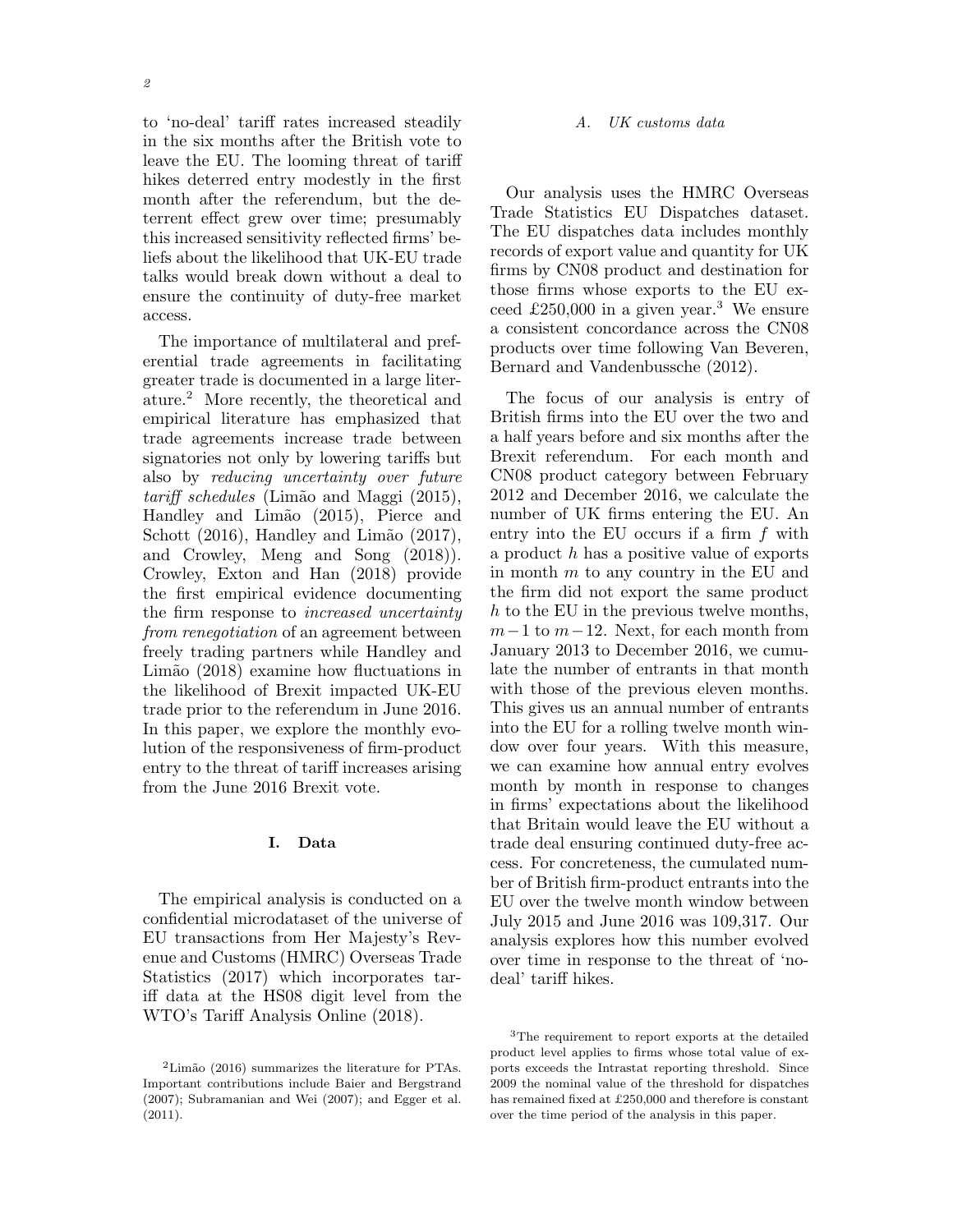#### B. Threatened tariff hikes

The threat point tariffs facing British firms in each CN08 product category come from the EU's WTO tariff schedule. In addition to an analysis of entry in response to the product's tariff rate, we create a set of discrete measures of threatened trade policy restrictiveness based upon the level of the WTO tariffs. Products facing a zero ad valorem tariff are the default category; products facing tariff rates greater than zero, but less than or equal to 5 percent are categorized as 'low' restrictiveness; products facing tariffs greater than 5 but less than or equal to 10 percent face 'medium' restrictiveness; products facing tariff greater than 10 but less than or equal to 15 percent face 'high' restrictiveness; and products facing tariffs greater than 15 percent fall into the 'extreme' category.

#### II. Empirical analysis

We estimate the responsiveness of the growth of British firm entry at the CN08 product level from January 2014 though December 2016 using a flexible linear regression with a full set of monthly time dummies and an interaction between these time dummies and product-level tariff threats.

$$
(1) \qquad \Delta Y_{hm,t} = \alpha_{m,t} + \beta_{m,t} * \tau_h + \eta_{hm,t}
$$

The dependent variable,  $\Delta Y_{hm,t}$  is the growth rate of new British entrants into the EU over a one year period ending in month  $m$  of year  $t$  for each of the 8040 CN08 product categories subject to an ad valorem import tariff.<sup>4</sup> We follow Davis and Haltiwanger (1992) in calculating growth:  $\Delta Y_{hm,t} = 2(Y_{hm,t} Y_{hm,t-1})/(Y_{hm,t} + Y_{hm,t-1}).$ 

The threat point tariff taken from the EU's WTO tariff schedule is given by  $\tau_h$ . The elasticity of the growth of entry with

respect to the tariff,  $\beta_{m,t}$ , is estimated in each month of the sample. Evolution of this elasticity captures how much entry of goods under the threat of tariff hikes changes relative to goods that would face zero tariffs under a breakdown in trade agreement negotiations. We also estimate the responsiveness of entry growth for different categories of threatened trade policy restrictiveness relative to that for products facing zero ad valorem tariffs under all renegotiation outcomes.

#### III. Evolution of entry responsiveness

Figure 1 graphs the evolution of the responsiveness of entry growth to tariff threats, i.e., the coefficients  $\beta_{m,t}$  from equation (1). The dashed grey lines bound the 95 percent confidence interval for each estimated coefficient. In the two and a half years leading up to the Brexit vote, i.e., the pre-treatment period before the renegotiation of the UK-EU trade deal began (January 2014 through May 2016), the responsiveness of entry to the EU's WTO tariffs fluctuated around zero. In some months, entry growth for products that would never face an import duty in the EU was higher than for other products and in other months it was lower than that for other products. However, from June 2016, we see that elasticity of entry for products subject to the threat of a tariff increase fell below zero and that the magnitude of the tariff coefficient continued to increase while remaining negative. As the months rolled forward, British firms became increasingly sensitive to the risk of a no deal Brexit suggesting that their beliefs that negotiations could break without an agreement to ensure duty-free market access were increasing over this period.

To better understand if the estimated entry responsiveness is driven by products facing higher versus lower tariffs under a breakdown in negotiations, in figure 2 we graph the evolution of entry responsiveness to dummy variables that represent discrete categories of trade policy restrictiveness (i.e., the evolution of the estimated  $\beta_{m,t}$  for each categorical variable of trade restrictiveness). With products that face

<sup>4</sup>We omit product categories subject to quotas, tariff rate quotas, and specific duties and refer the reader to Crowley, Exton and Han (2018) for analyses that includes these products.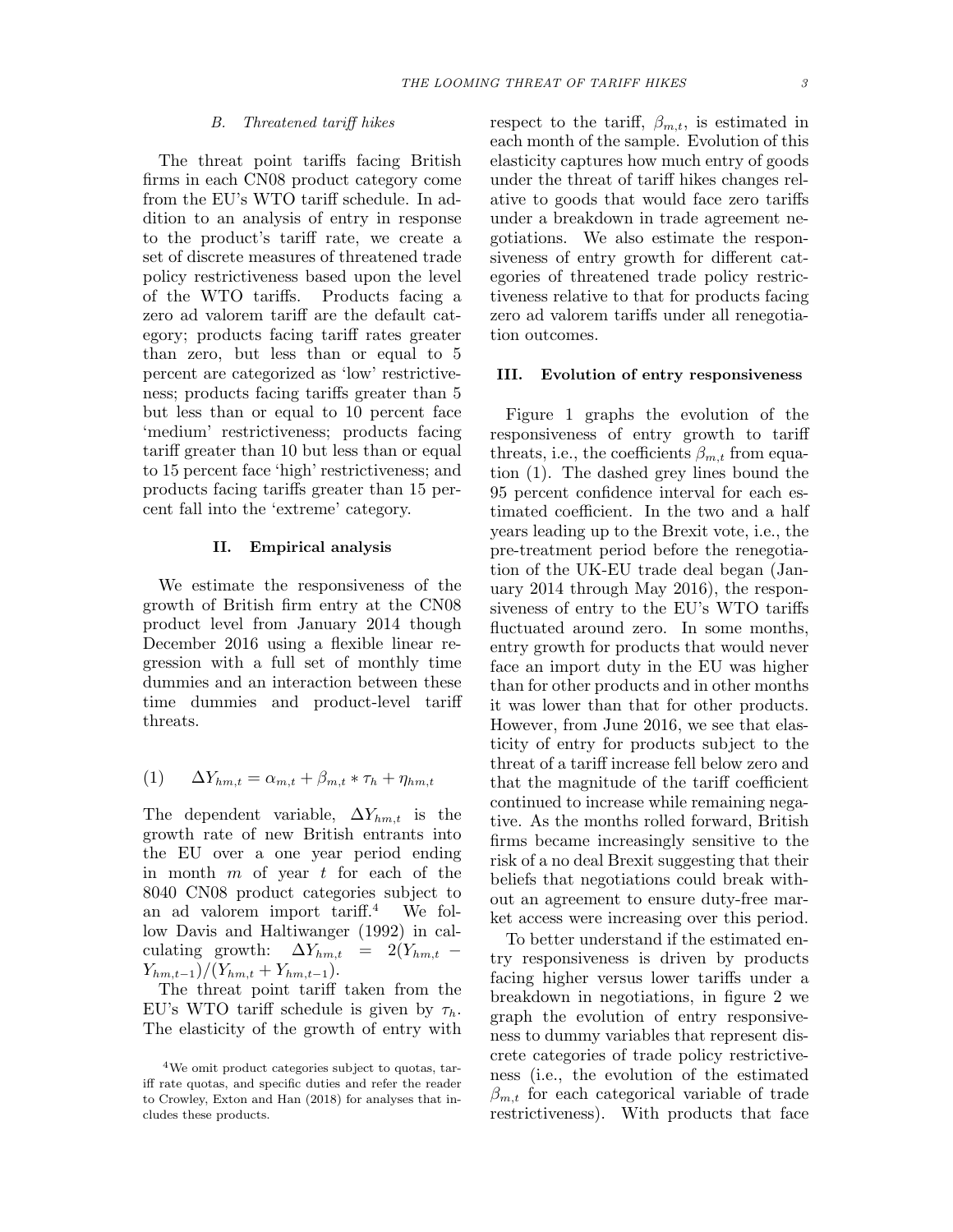



FIGURE 1. RESPONSIVENESS OF FIRM ENTRY TO TARIFF Rates: 2014m1 to 2016m12



Figure 2. Responsiveness of Firm Entry to Discrete Tariff Categories: 2014m1 to 2016m12

Note: Figure 1 graphs the estimated values and 95 percent confidence intervals of  $\beta_{m,t}$  from equation (1). Figure 2 graphs the estimated values of  $\beta_{m,t}$  for each of four discrete tariff categories. Source: HMRC administrative data.

zero tariffs under a breakdown in negotiations as the omitted category, each line depicts the responsiveness of the growth of entry relative to products which face no uncertainty about future tariff rates. The general pattern observed in figure 1 is consistent with the responsiveness for products at risk of high, medium, and low tariffs in the future. Over 2014 and 2015, the responsiveness hovers around zero. However, in the months after the Brexit vote of June 2016, there is a clear pattern in which the growth of product entry by firms turns negative and becomes more sensitive to possible future tariffs over time. Products facing extremely high tariffs under a failure of the renegotiation show entry growth which is volatile prior to the Brexit vote, but negative and increasingly sensitive to tariffs in the second half of 2016.

#### IV. Counterfactual estimates of entry

 $\frac{2014\text{m}6}{\text{cm}^2}$   $\frac{2015\text{m}6}{\text{cm}^2}$   $\frac{2016\text{m}6}{\text{cm}^2}$   $\frac{2016\text{m}6}{\text{cm}^2}$   $\frac{2016\text{m}6}{\text{cm}^2}$   $\frac{2016\text{m}6}{\text{cm}^2}$   $\frac{2016\text{m}6}{\text{cm}^2}$   $\frac{2016\text{m}6}{\text{cm}^2}$   $\frac{2016\text{m}6}{\text{cm}^$  $\frac{2014}{{\sf m6}}$  2014 $\frac{{\sf m12}}{{\sf m12}}$  2015 $\frac{{\sf m12}}{{\sf m12}}$  2016 $\frac{{\sf m12}}{{\sf m12}}$  109,317. As we start with an annualized Extreme  $\rightarrow$  - High  $\rightarrow$  - Medium  $\rightarrow$  Low number of entrants for June 2016, figure 3 We use the estimates of entry responsiveness to tariffs displayed in figure 1 to counterfactually estimate the extent of 'missing entry' due to the looming threat of tariffs from July 2016 through December 2016. tariff coefficients for each month, and the threatened tariffs for each of the 8062 products in our dataset to a base value for the actual number of new products introduced into the EU by British firms. This yields the change in the number of entrants in each product category relative to the base period. Aggregating these changes over all products in each period gives us the total number of missing entrants at the firmproduct level in that period. We base our entrants between July 2015 and June 2016: presents the annualized change in the number of entrants due to increased sensitivity to the threat of tariff hikes for each month, July 2016 through December 2016. Interestingly, although the number of missing



Figure 3. Counterfactual decline in accumulated firm-product entry

Note: Negative values on the y-axis indicate the annualized number of 'missing' firm-product entrants relative to a counterfactual of no risk of tariff increases under a failure of trade negotiations. Source: Authors' calculations using estimates from equation (1) and HMRC administrative data.